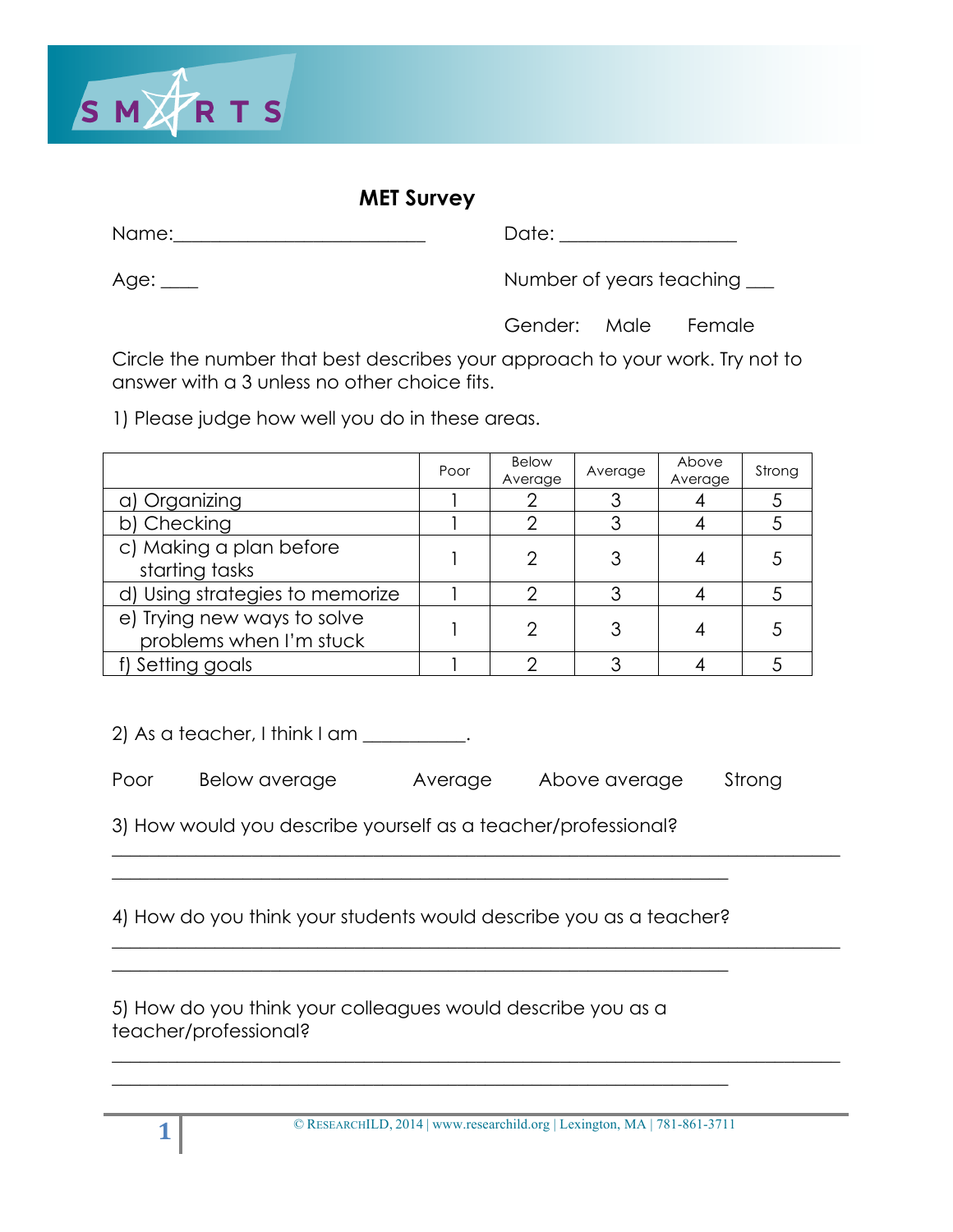

| ٧ | am |  |
|---|----|--|
|   |    |  |

| Name: | )ate:<br>-- |
|-------|-------------|
|       |             |

#### **STRATUS-T**

Circle the number that best describes how you work. There are no right or wrong answers. Try not to answer "3*"* unless no other choice fits.

#### **1 = Never; 2 = Rarely; 3 = Sometimes; 4 = Usually; 5 = Always**

| 1.  | I set realistic goals for myself and adjust them as needed.                                          |                | $\overline{2}$ | 3              | 4              | 5 |  |
|-----|------------------------------------------------------------------------------------------------------|----------------|----------------|----------------|----------------|---|--|
| 2.  | If the method I am using to solve a problem is not working, I<br>find a different way of solving it. | 1              | $\overline{2}$ | 3              | 4              | 5 |  |
| 3   | When giving a presentation, I make sure that I stick to my<br>schedule in order to end on time.      | $\mathbf{1}$   | $\overline{2}$ | 3              | $\overline{4}$ | 5 |  |
| 4.  | During meetings, I take clear, organized notes.                                                      | 1              | $\overline{2}$ | 3              | $\overline{4}$ | 5 |  |
| 5.  | When making a plan, I anticipate obstacles and come up with<br>solutions.                            | $\overline{1}$ | $\overline{2}$ | 3              | 4              | 5 |  |
| 6.  | I can easily do simple math calculations in my head.                                                 |                | $\overline{2}$ | 3              | 4              | 5 |  |
| 7.  | I reread my memos & reports to check for errors before I send<br>them.                               | 1              | $\overline{2}$ | 3              | 4              | 5 |  |
| 8.  | When I am writing, I take into account the perspective of the<br>reader.                             | 1              | $\overline{2}$ | 3              | $\overline{4}$ | 5 |  |
| 9.  | I break down my long-term goals into smaller more<br>manageable ones.                                | 1              | $\overline{2}$ | $\mathfrak{S}$ | 4              | 5 |  |
| 10. | When I solve problems, I have difficulty switching between the<br>big ideas and the details.         | 1              | $\overline{2}$ | 3              | $\overline{4}$ | 5 |  |
| 11. | When I prepare reports, I write many drafts.                                                         |                | $\overline{2}$ | 3              | 4              | 5 |  |
| 12. | When I need to remember many details, I use strategies (e.g.<br>mnemonics, cartoons, phrases).       | 1              | $\overline{2}$ | 3              | 4              | 5 |  |
| 13. | I break down my workload into smaller manageable parts.                                              |                | $\overline{2}$ | $\mathfrak{S}$ | 4              | 5 |  |
| 14. | When I am learning something new, I connect it to something<br>that I already know.                  | 1              | $\overline{2}$ | 3              | $\overline{4}$ | 5 |  |
| 15. | I know how to estimate the amount of time I need to<br>complete work projects.                       |                | $\overline{2}$ | 3              | $\overline{4}$ | 5 |  |

**2** © RESEARCHILD, 2014 | www.researchild.org | Lexington, MA | 781-861-3711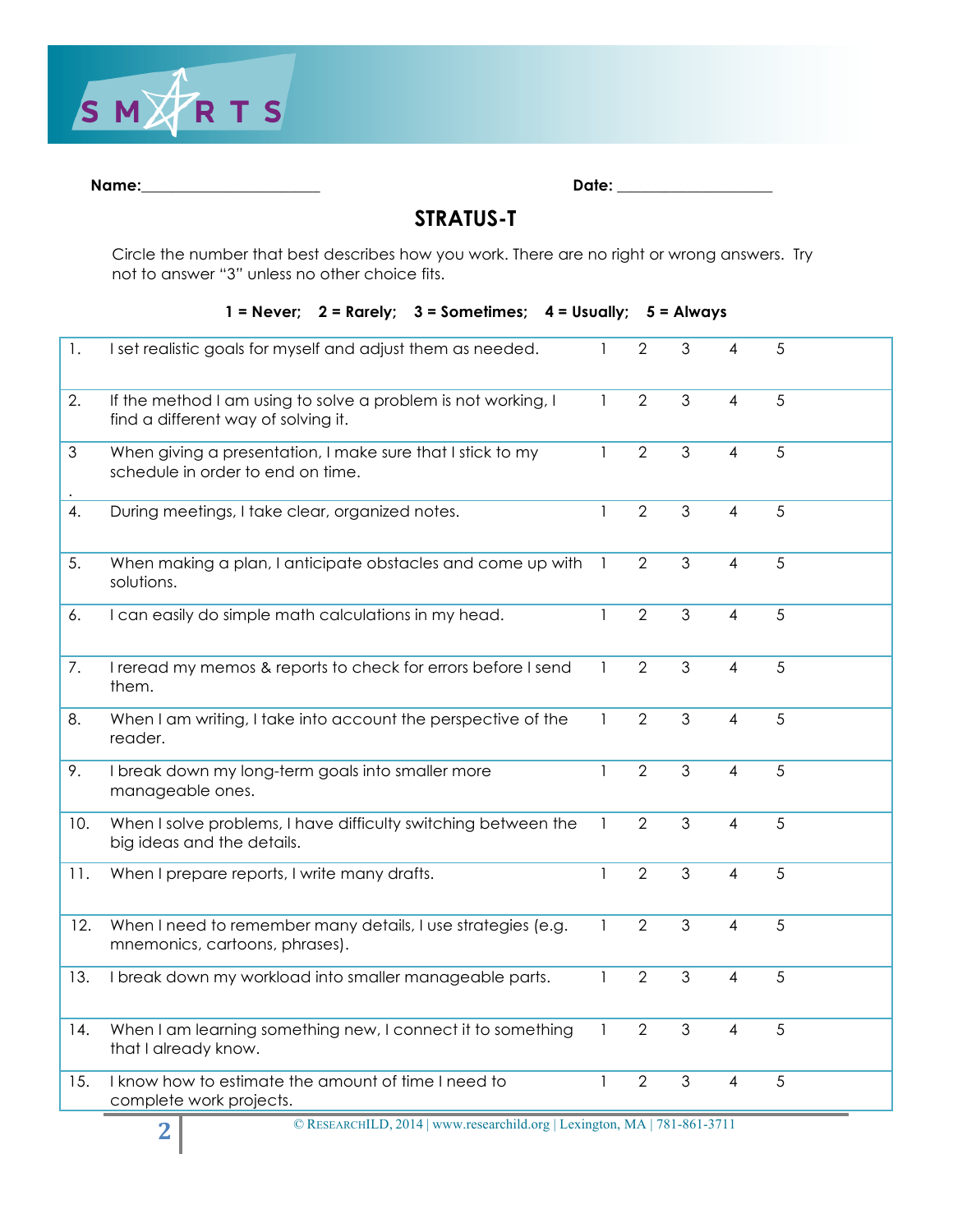

# **Executive Function Wheel**

Create your EF profile. Add up your scores for each EF process.

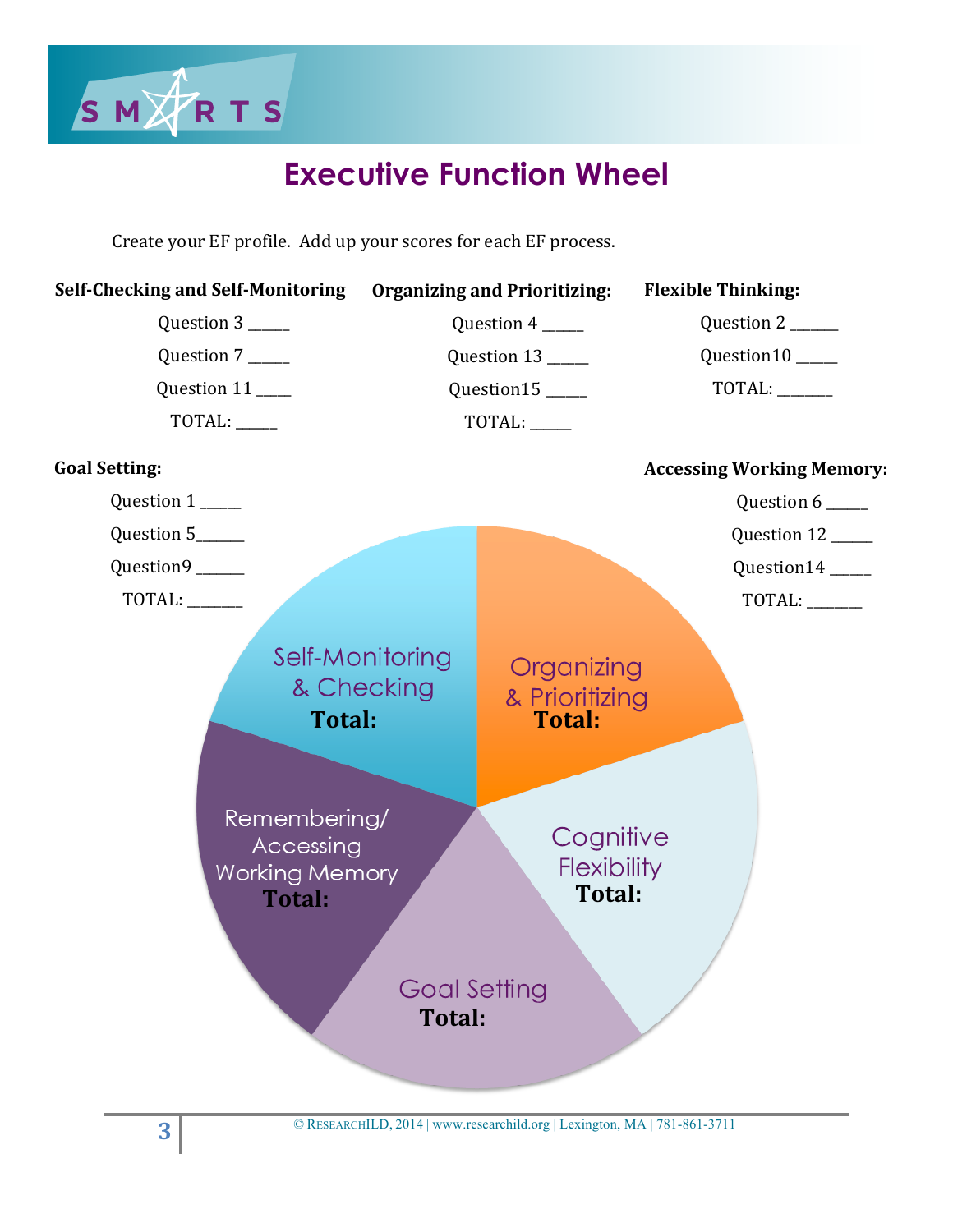![](_page_3_Picture_0.jpeg)

## **Executive Function: Me and My Students**

Goal Setting:

| <b>Strategies I Use</b> | How do I teach and model these<br>strategies? |
|-------------------------|-----------------------------------------------|
|                         |                                               |
|                         |                                               |
|                         |                                               |
|                         |                                               |
|                         |                                               |
|                         |                                               |
|                         |                                               |

Flexible Thinking:

| <b>Strategies I Use</b> | How do I teach and model these<br>strategies? |
|-------------------------|-----------------------------------------------|
|                         |                                               |
|                         |                                               |
|                         |                                               |
|                         |                                               |
|                         |                                               |
|                         |                                               |
|                         |                                               |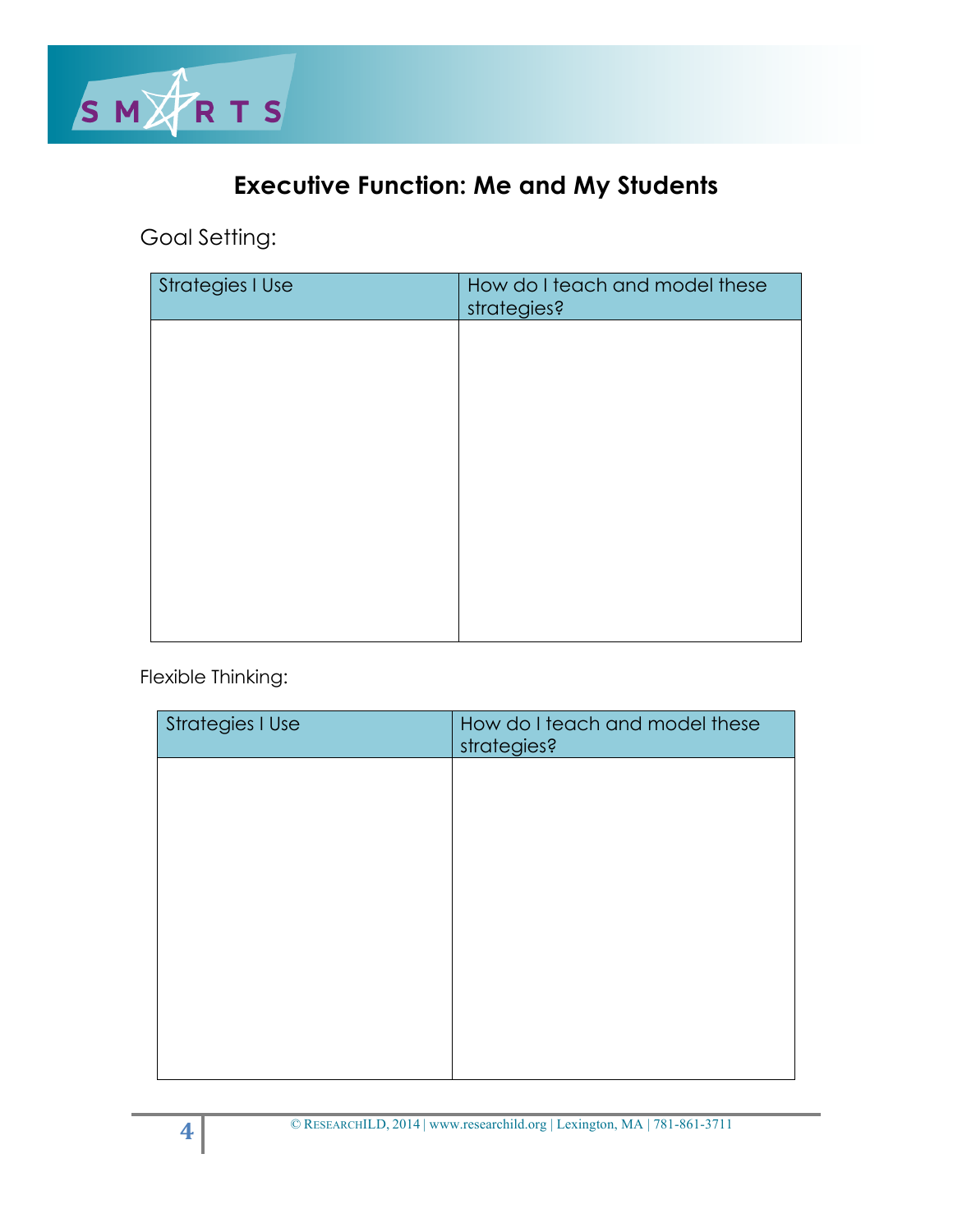![](_page_4_Picture_0.jpeg)

### Organizing

| Strategies I Use | How do I teach and model these<br>strategies? |
|------------------|-----------------------------------------------|
|                  |                                               |
|                  |                                               |
|                  |                                               |
|                  |                                               |
|                  |                                               |
|                  |                                               |
|                  |                                               |

### Accessing Working Memory

| <b>Strategies I Use</b> | How do I teach and model these<br>strategies? |
|-------------------------|-----------------------------------------------|
|                         |                                               |
|                         |                                               |
|                         |                                               |
|                         |                                               |
|                         |                                               |
|                         |                                               |
|                         |                                               |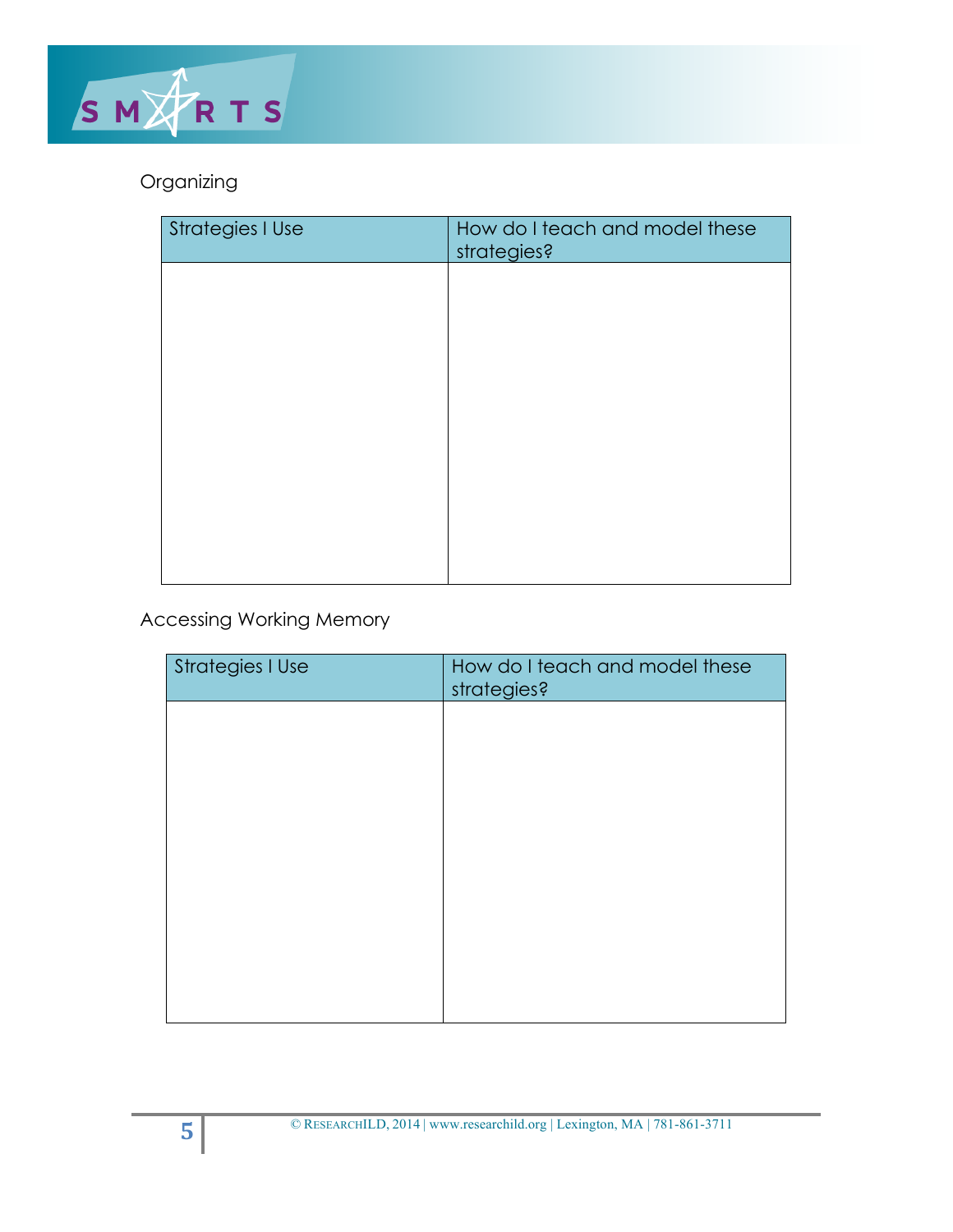![](_page_5_Picture_0.jpeg)

### Self-Checking and Self-Monitoring

| <b>Strategies I Use</b> | How do I teach and model these<br>strategies? |
|-------------------------|-----------------------------------------------|
|                         |                                               |
|                         |                                               |
|                         |                                               |
|                         |                                               |
|                         |                                               |
|                         |                                               |
|                         |                                               |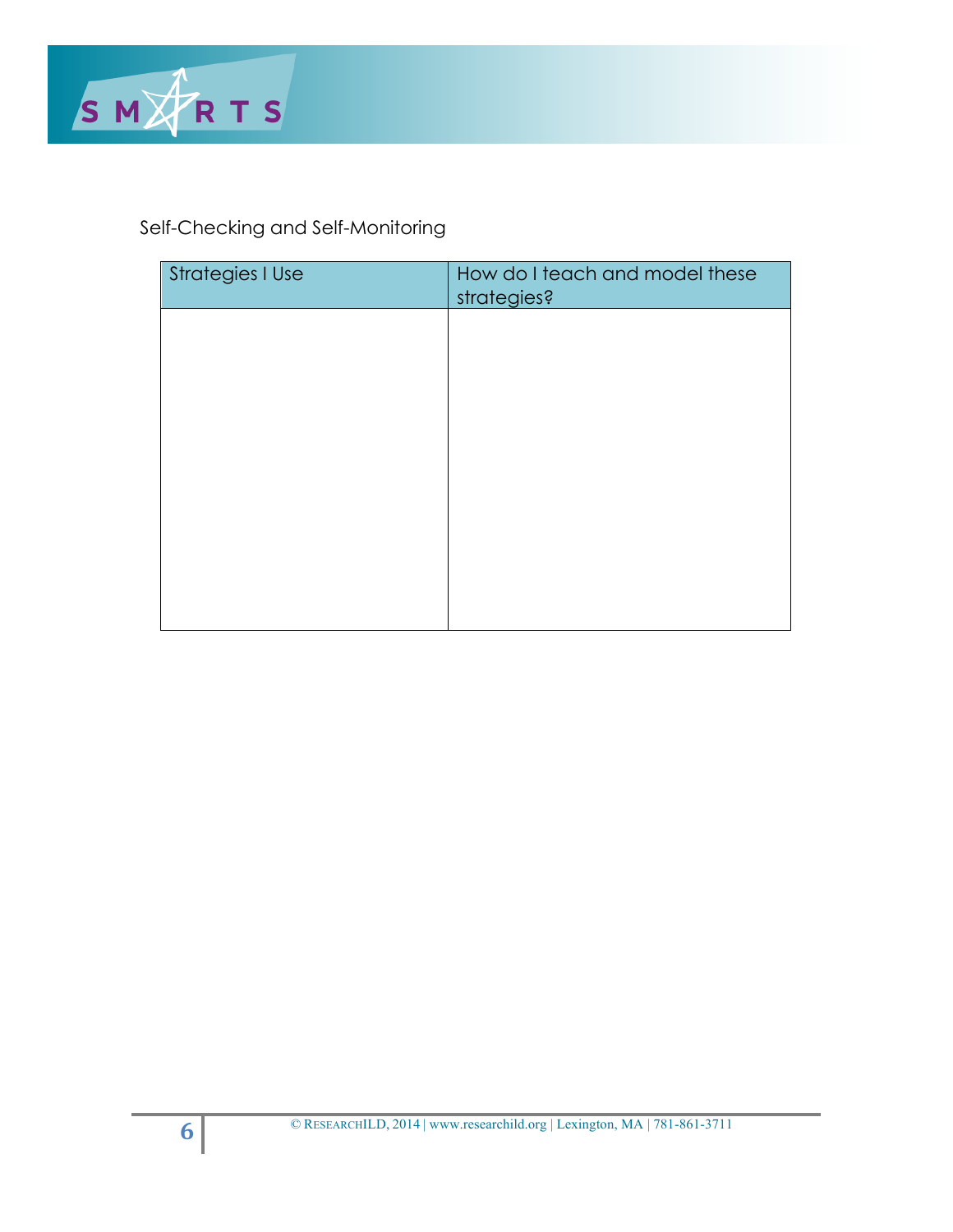![](_page_6_Picture_0.jpeg)

### **How Flexible Are You?**

Circle the word that best describes how flexible you are.

Try not to answer "3" (sometimes) unless no other choice fits. Please be honest with your

| When I begin something new:                                                                   | <b>Never</b> | <b>Rarely</b>  | Sometimes | <b>Usually</b> | Always |
|-----------------------------------------------------------------------------------------------|--------------|----------------|-----------|----------------|--------|
| 1) I try to connect it to something I already<br>know.                                        | $\mathbf{1}$ | $\overline{2}$ | 3         | $\overline{4}$ | 5      |
| 2) I try to think of something that was<br>helpful that I have done before.                   | 1            | $\overline{2}$ | 3         | 4              | 5      |
| 3) I try to come up with effective ways of<br>approaching the new task.                       | 1            | $\overline{2}$ | 3         | 4              | 5      |
| 4) I think about how long a task will take<br>and set aside chunks of time to<br>complete it. | 1            | $\overline{2}$ | 3         | 4              | 5      |
|                                                                                               |              |                |           |                |        |
| <b>While I am teaching:</b>                                                                   | <b>Never</b> | <b>Rarely</b>  | Sometimes | <b>Usually</b> | Always |
| 1) I ask myself: Am I on track?                                                               | 1            | $\overline{2}$ | 3         | 4              | 5      |
| 2) I reflect on my teaching and ask, "Does<br>this make sense to me and my<br>students?"      | 1            | $\overline{2}$ | 3         | 4              | 5      |
| 3) I get upset if things don't go the way I<br>planned.                                       | 1            | $\overline{2}$ | 3         | $\overline{4}$ | 5      |

answers.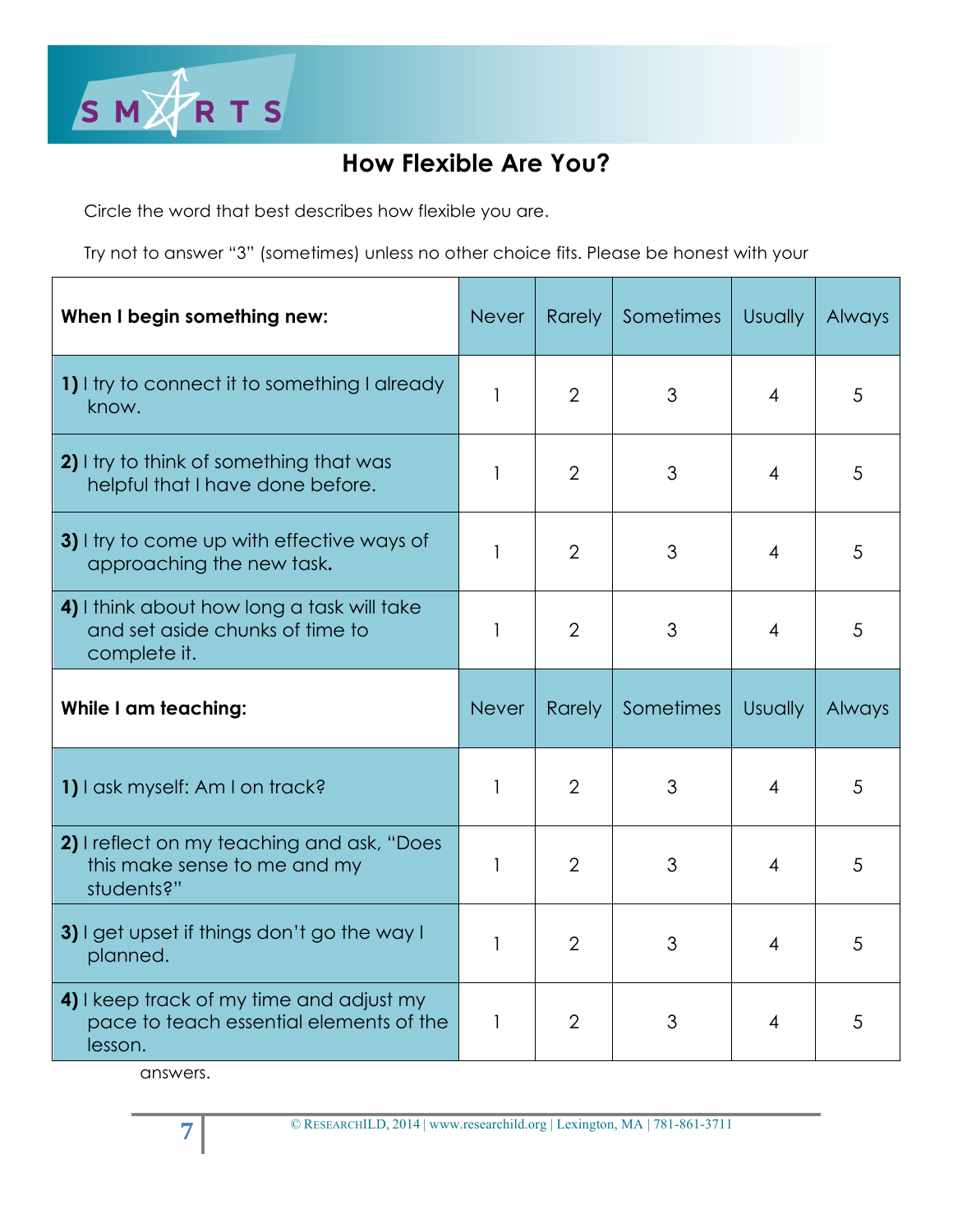![](_page_7_Picture_0.jpeg)

|                                                                                                                                      | <b>Never</b> | <b>Rarely</b>  | Sometimes | <b>Usually</b> | Always |
|--------------------------------------------------------------------------------------------------------------------------------------|--------------|----------------|-----------|----------------|--------|
| 5) I am flexible with my teaching plans,<br>changing them to meet the needs of my<br>students.                                       | 1            | $\overline{2}$ | 3         | 4              | 5      |
| 6) If I get stuck, I think about the resources I<br>can use.                                                                         |              | $\overline{2}$ | 3         | 4              | 5      |
| 7) When there is an interruption or<br>unexpected change in my schedule, I<br>have difficulty moving on.                             |              | $\overline{2}$ | 3         | 4              | 5      |
| 8) I shift my mindset to understand<br>students' diverse personal and<br>educational needs, and I change my<br>approach when needed. |              | $\overline{2}$ | 3         | 4              | 5      |
| 9) When some of my students act out, I<br>alter my teaching approach or lesson.                                                      |              | $\overline{2}$ | 3         | 4              | 5      |
| 10) I shift my emotional response to<br>students based on their emotional<br>stability.                                              |              | $\overline{2}$ | 3         | 4              | 5      |
| Overall: How flexible am I generally?                                                                                                |              | $\overline{2}$ | 3         | 4              | 5      |